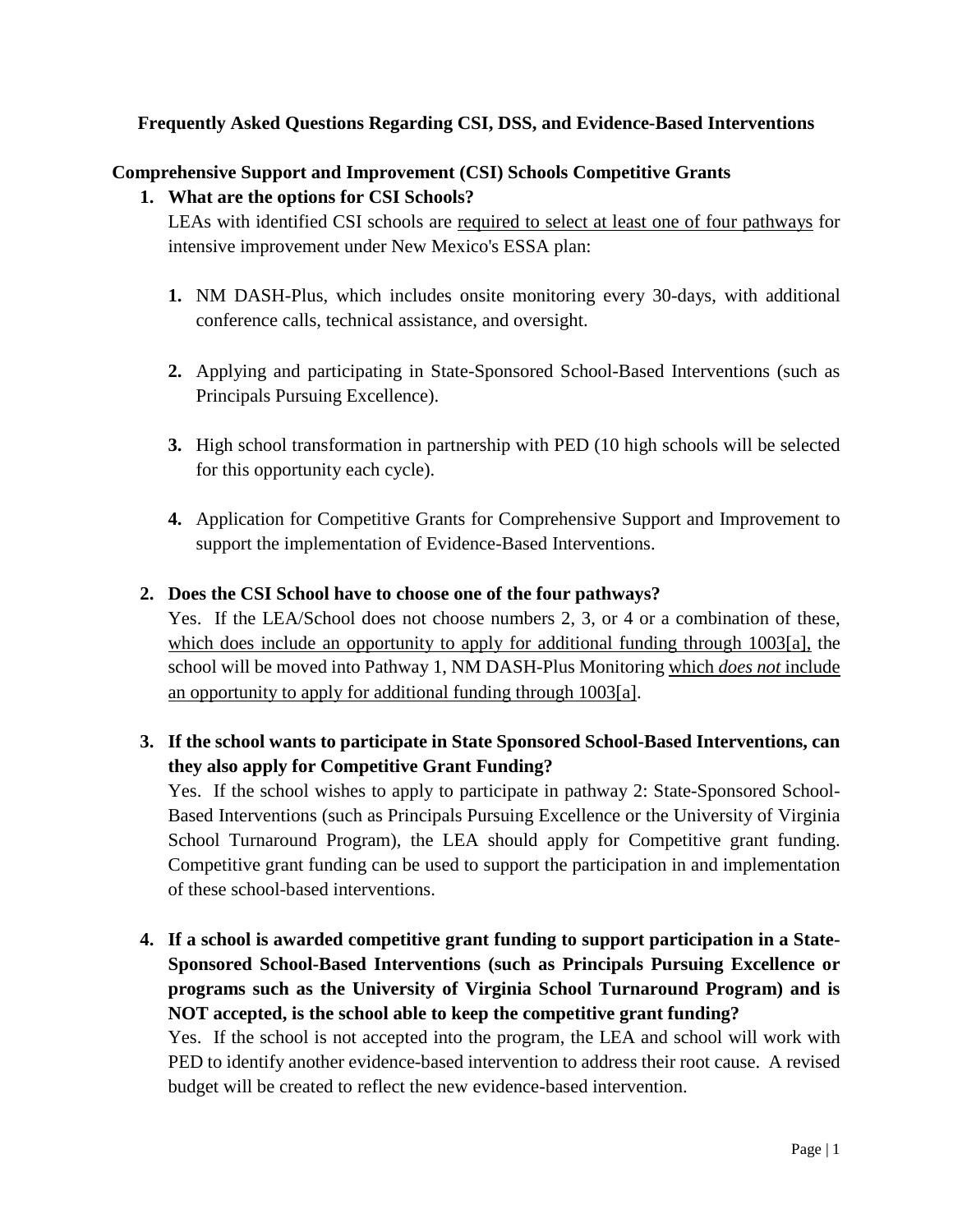### **High School Transformation**

**1. If the school is interested in participating in the High School Transformation Partnership, should they apply for Competitive Grant Funding?**

Yes. If the school wishes to apply to participate in High School Transformation Partnership, they should indicate that they are applying for number 3 and 4.

The High School Transformation Partnership is a collaboration between the Priority Schools Bureau (PSB) and College and Career Readiness Bureau (CCRB) to provide highimpact support and accountability to 10 New Mexico CSI high schools around the planning, implementation, and monitoring of evidence-based redesigns, leading to pathchanging outcomes for students and communities. Competitive grant funding can be used to support the participation and implementation in the High School Transformation Partnership.

#### **Evidence-Based Interventions**

#### **1. Can you share more information regarding Evidence-Based Interventions (EBI)?**

Yes. Educators often use the well-established and commonly used practices and strategies that they have seen others use—including their own teachers—never questioning whether these practices are supported by evidence. In fact, some of these practices have been shown to be ineffective or have no data to support them. For example, many schools across the country have adopted a zero tolerance policy and associated disciplinary practices for certain behaviors, yet research indicates that these practices are not only ineffective but are also associated with negative student outcomes.

To improve the quality of instruction students receive and the outcomes that students achieve, the field of education has been making great efforts for a number of years to implement evidence-based practices or programs (EBPs). In general, an EBP is one whose effectiveness is supported by rigorous research. In other words, research shows that the practice or program works.

# **2. What is the difference between evidence-based practices and evidence-based programs?**

Although the terms evidence-based practices and evidence-based programs have been used interchangeably, experts in the field, as well as practitioners, are beginning to differentiate between them.

• **Evidence-Based Practice:** Skills, techniques, and strategies that have been proven to work through experimental research studies or large-scale research field studies.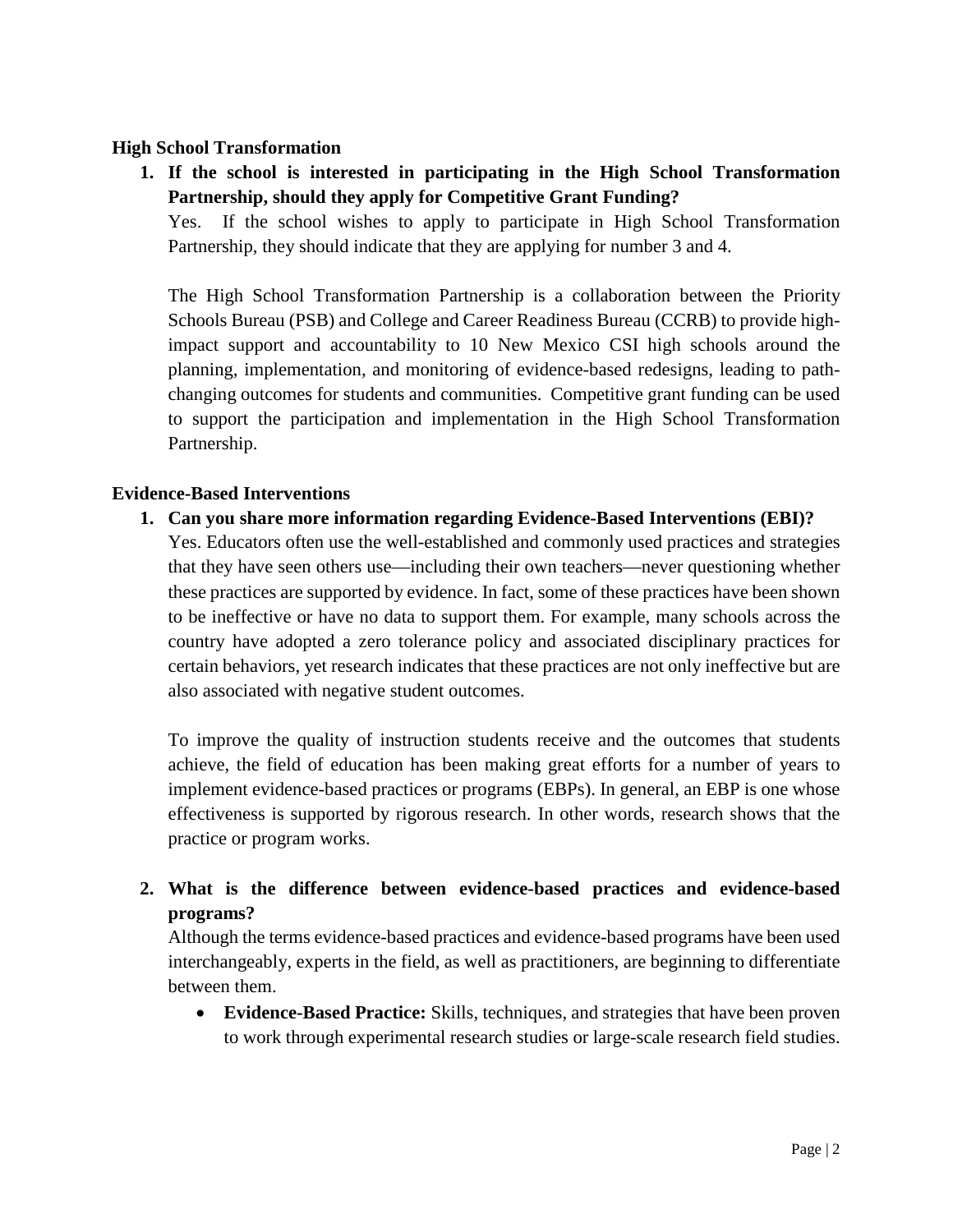- **Evidence-Based Program:** A collection of practices that, when used together, has been proven to work through experimental research studies or large-scale research field studies.
- **3. Where can I find additional information regarding Evidence-Based Interventions?** Below are examples of clearinghouses of EBI:
	- [What Works Clearinghouse:](http://ies.ed.gov/ncee/wwc/) With over 700 publications available and more than [12,000](http://ies.ed.gov/ncee/wwc/ReviewedStudies.aspx) reviewed studies in the online searchable database, the WWC identifies studies that provide credible and reliable evidence of the effectiveness of a given practice, program, or policy and disseminates summary information and free reports online.
	- [Best Evidence Encyclopedia:](http://www.bestevidence.org/) A free web site created by the Johns Hopkins University School of Education's Center for Data-Driven Reform in Education (CDDRE) that gives educators and researchers fair and useful information about the strength of the evidence supporting a variety of programs available for students in grades K-12.
	- [Results First Clearinghouse Database:](http://www.pewtrusts.org/en/research-and-analysis/issue-briefs/2014/09/results-first-clearinghouse-database) This one-stop online resource provides policymakers with an easy way to find information on the effectiveness of various interventions as rated by eight national research clearinghouses.
	- [Evidence for ESSA:](http://www.evidenceforessa.org/) A free, authoritative, user-centered database to help anyone school, district, or state leaders, teachers, parents, or concerned citizens – easily find programs and practices that align to the ESSA evidence standards and meet their local needs.
	- Results for America Evidence in Education Lab: Resource Page: <http://results4america.org/ed-lab-resources/>
	- Results for America Our Work: Evidence in Education Lab <http://results4america.org/our-work/evidence-in-education-lab/>

## **Direct Student Services**

# **1. Who is eligible to apply for Direct Student Services (DSS) Funding?**

All New Mexico LEAs are eligible to apply for DSS funding. PED will prioritize awards under this competition to LEAs that, when compared to other LEAs in the state, are serving the highest percentage of schools that are:

- Identified by the State for CSI under Section  $1111(c)(4)(D)(i)$  of ESEA; or
- Identified by the State for targeted support and improvement (TSI) under Section 1111(d)(2) of ESSA.